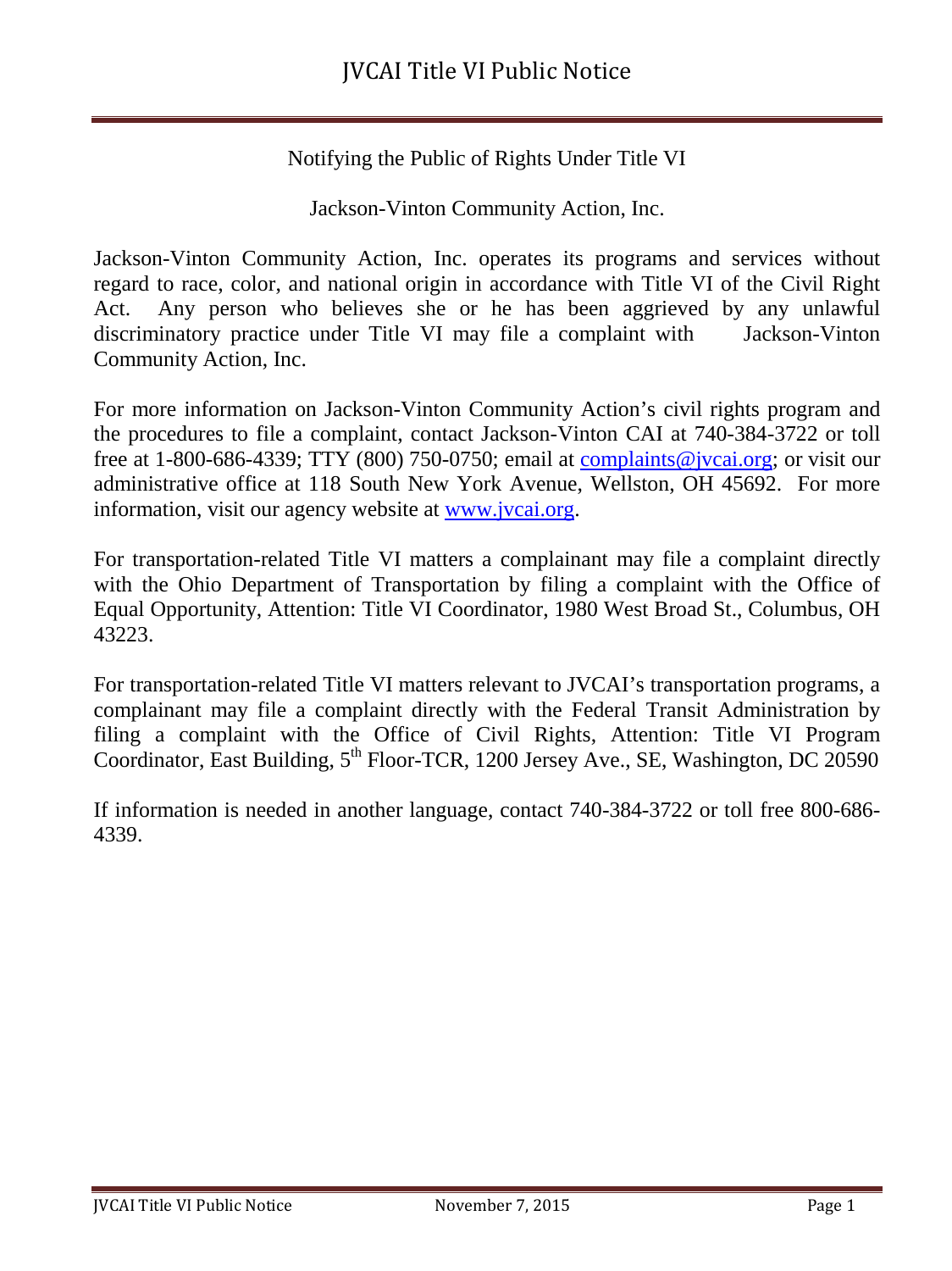Any person who believes she or he has been discriminated against on the basis of race, color, or national origin by the Jackson-Vinton Community Action, Inc., (hereinafter referred to as "JVCAI') may file a Title VI complaint by completing and submitting the agency's Title VI Complaint Form. Jackson-Vinton Community Action, Inc. investigates complaints received no more than 180 days after the alleged incident. JVCAI will process complaints that are complete.

Once the complaint is received, JVCAI will review it to determine if our office has jurisdiction. The complainant will receive an acknowledgement letter informing her/him whether the complaint will be investigated by our office.

JVCAI has 30 days to investigate the complaint. If more information is needed to resolve the case, JVCAI may contact the complainant. The complainant has 15 business days from the date of the letter to send requested information to the investigator assigned to the case. If the investigator is not contacted by the complainant or does not receive the additional information within 15 business days, JVCAI can administratively close the case. A case can be administratively closed also if the complainant no longer wishes to pursue their case.

After the investigator reviews the complaint, she/he will issue one of two letters to the complainant: a closure letter or a letter of finding (LOF). A closure letter summarizes the allegations and states that there was not a Title VI violation and that the case will be closed. An LOF summarizes the allegations and the interviews regarding the alleged incident, and explains whether any disciplinary action, additional training of the staff member or other action will occur. If the complainant wishes to appeal the decision, she/he has 30 days after the date of the letter or the LOF to do so.

For transportation-related Title VI matters relevant to JVCAI's transportation programs, a person may also file a complaint directly with the Federal Transit Administration, at FTA Office of Civil Rights, 1200 New Jersey Avenue SE, Washington, DC 20590 or directly with the Ohio Department of Transportation by filing a complaint with the Office of Equal Opportunity, Attention: Title VI Coordinator, 1980 West Broad St., Columbus, OH 43223.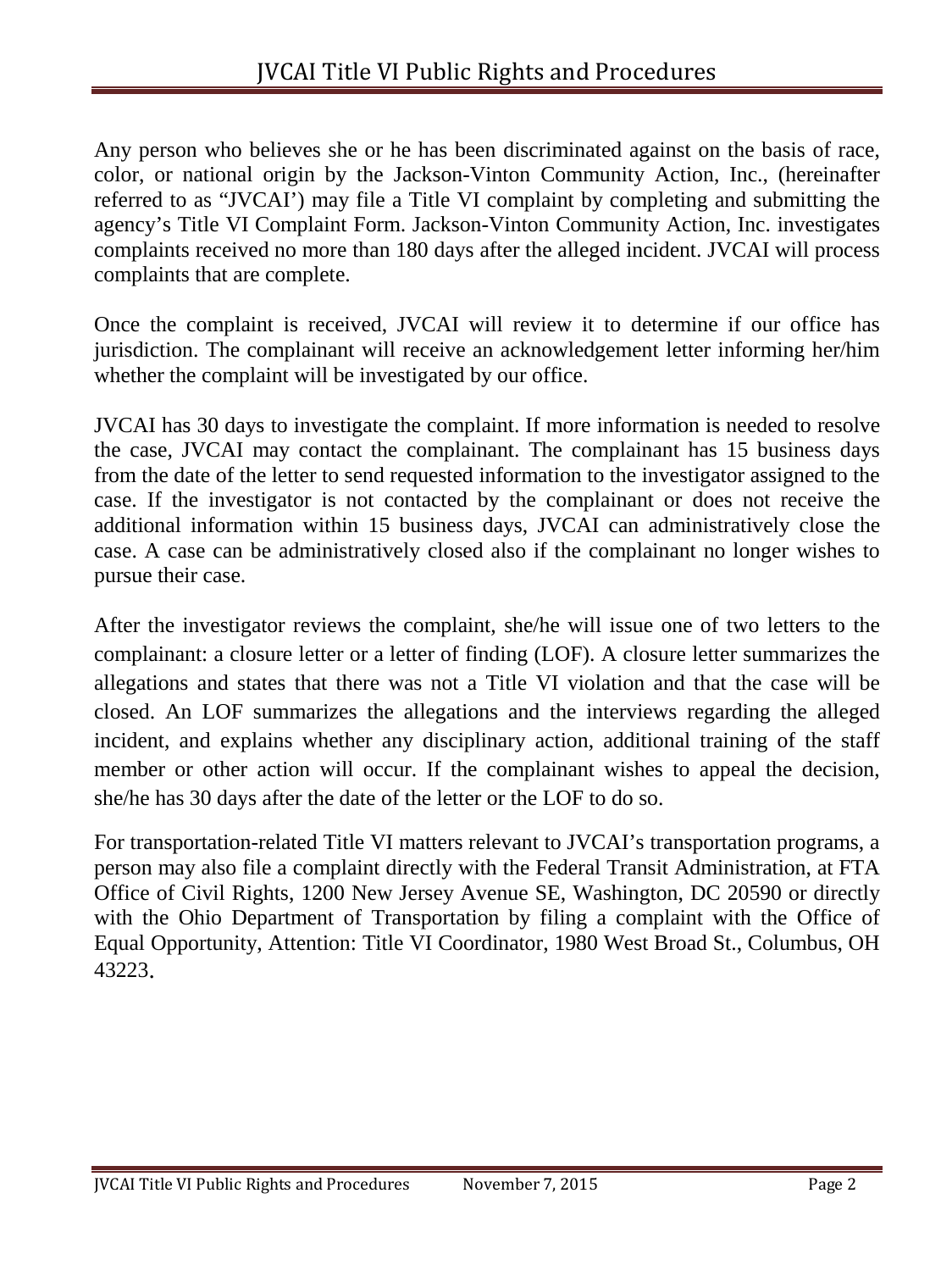## JVCAI Title VI Complaint Form

| Section I:                                                                                                                                                                                                                                                                                                                                                                 |             |  |                     |    |    |  |
|----------------------------------------------------------------------------------------------------------------------------------------------------------------------------------------------------------------------------------------------------------------------------------------------------------------------------------------------------------------------------|-------------|--|---------------------|----|----|--|
| Name:                                                                                                                                                                                                                                                                                                                                                                      |             |  |                     |    |    |  |
| Address:                                                                                                                                                                                                                                                                                                                                                                   |             |  |                     |    |    |  |
| Telephone(Home):                                                                                                                                                                                                                                                                                                                                                           |             |  | Telephone(Work):    |    |    |  |
| <b>Email Address:</b>                                                                                                                                                                                                                                                                                                                                                      |             |  |                     |    |    |  |
| <b>Accessible Format</b><br>Requirements?                                                                                                                                                                                                                                                                                                                                  | Large Print |  | Audio Tape          |    |    |  |
|                                                                                                                                                                                                                                                                                                                                                                            | <b>TDD</b>  |  | Other               |    |    |  |
| Section II:                                                                                                                                                                                                                                                                                                                                                                |             |  |                     |    |    |  |
| Are you filing this complaint on your own behalf?                                                                                                                                                                                                                                                                                                                          |             |  | Yes*                | No |    |  |
| *If you answered "yes" to this question, go to Section III.                                                                                                                                                                                                                                                                                                                |             |  |                     |    |    |  |
| If not, please supply the name and relationship of the person<br>for whom you are complaining:                                                                                                                                                                                                                                                                             |             |  |                     |    |    |  |
| Please explain why you have complained for a third party:                                                                                                                                                                                                                                                                                                                  |             |  |                     |    |    |  |
| Please confirm that you have obtained the permission of the aggrieved party<br>Yes<br>if you are filing on behalf of a third party.                                                                                                                                                                                                                                        |             |  |                     |    | No |  |
| Section III:                                                                                                                                                                                                                                                                                                                                                               |             |  |                     |    |    |  |
| I believe the discrimination I experienced was based on (check all that apply):                                                                                                                                                                                                                                                                                            |             |  |                     |    |    |  |
| ] Race                                                                                                                                                                                                                                                                                                                                                                     | ] Color     |  | [ ] National Origin |    |    |  |
| Date of Alleged Discrimination (Month, Day, Year): ___________                                                                                                                                                                                                                                                                                                             |             |  |                     |    |    |  |
| Explain as clearly as possible what happened and why you believe you were discriminated<br>against. Describe all persons who were involved. Include the name and contact information of<br>the person(s) who discriminated against you (if known) as well as names and contact<br>information of any witnesses. If more space is needed, please use the back of this form. |             |  |                     |    |    |  |
|                                                                                                                                                                                                                                                                                                                                                                            |             |  |                     |    |    |  |
|                                                                                                                                                                                                                                                                                                                                                                            |             |  |                     |    |    |  |
|                                                                                                                                                                                                                                                                                                                                                                            |             |  |                     |    |    |  |
|                                                                                                                                                                                                                                                                                                                                                                            |             |  |                     |    |    |  |
|                                                                                                                                                                                                                                                                                                                                                                            |             |  |                     |    |    |  |
| Section IV:                                                                                                                                                                                                                                                                                                                                                                |             |  |                     |    |    |  |
| Have you previously filed a Title VI complaint with this agency?<br>Yes<br>No                                                                                                                                                                                                                                                                                              |             |  |                     |    |    |  |